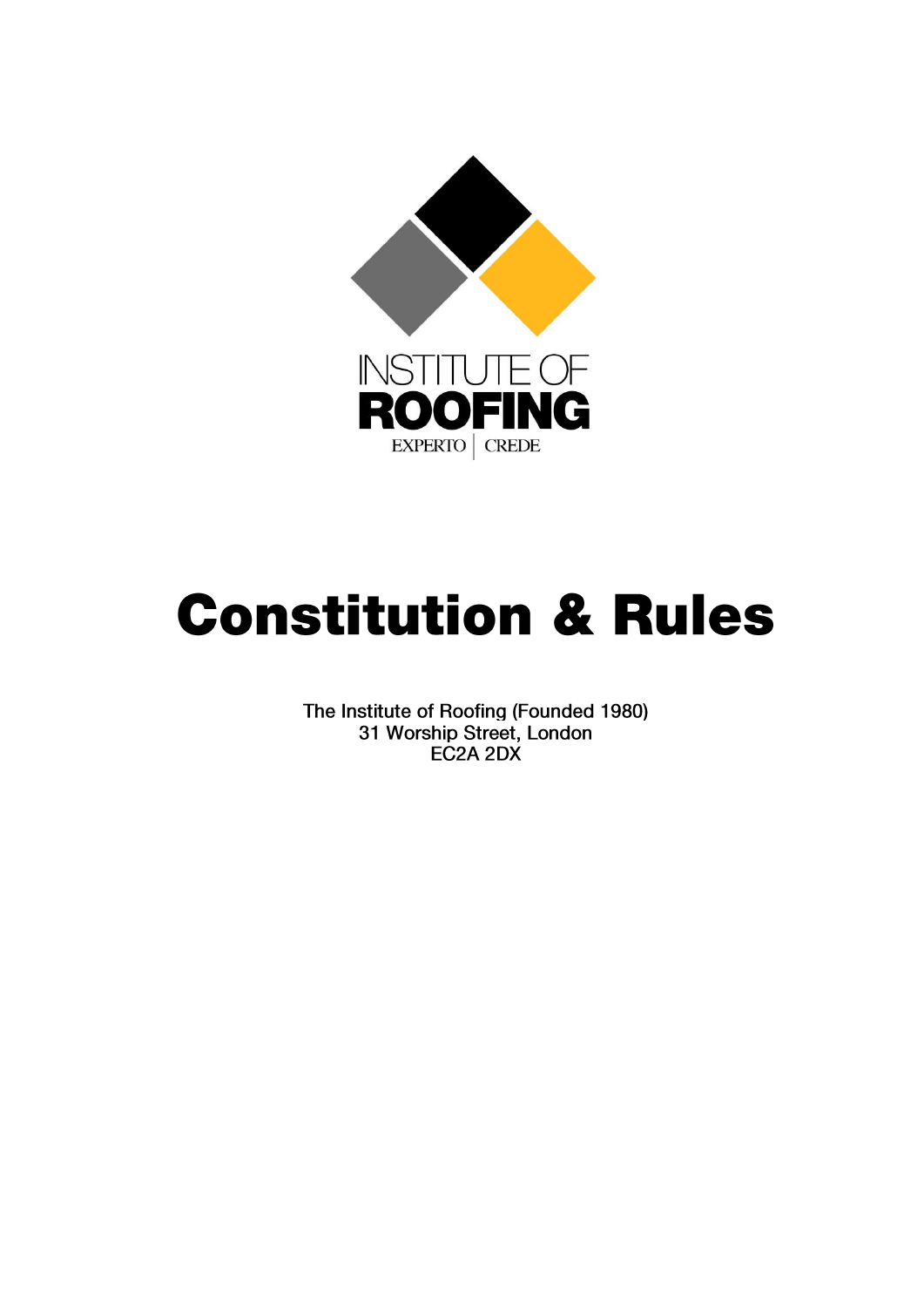

# CONTENTS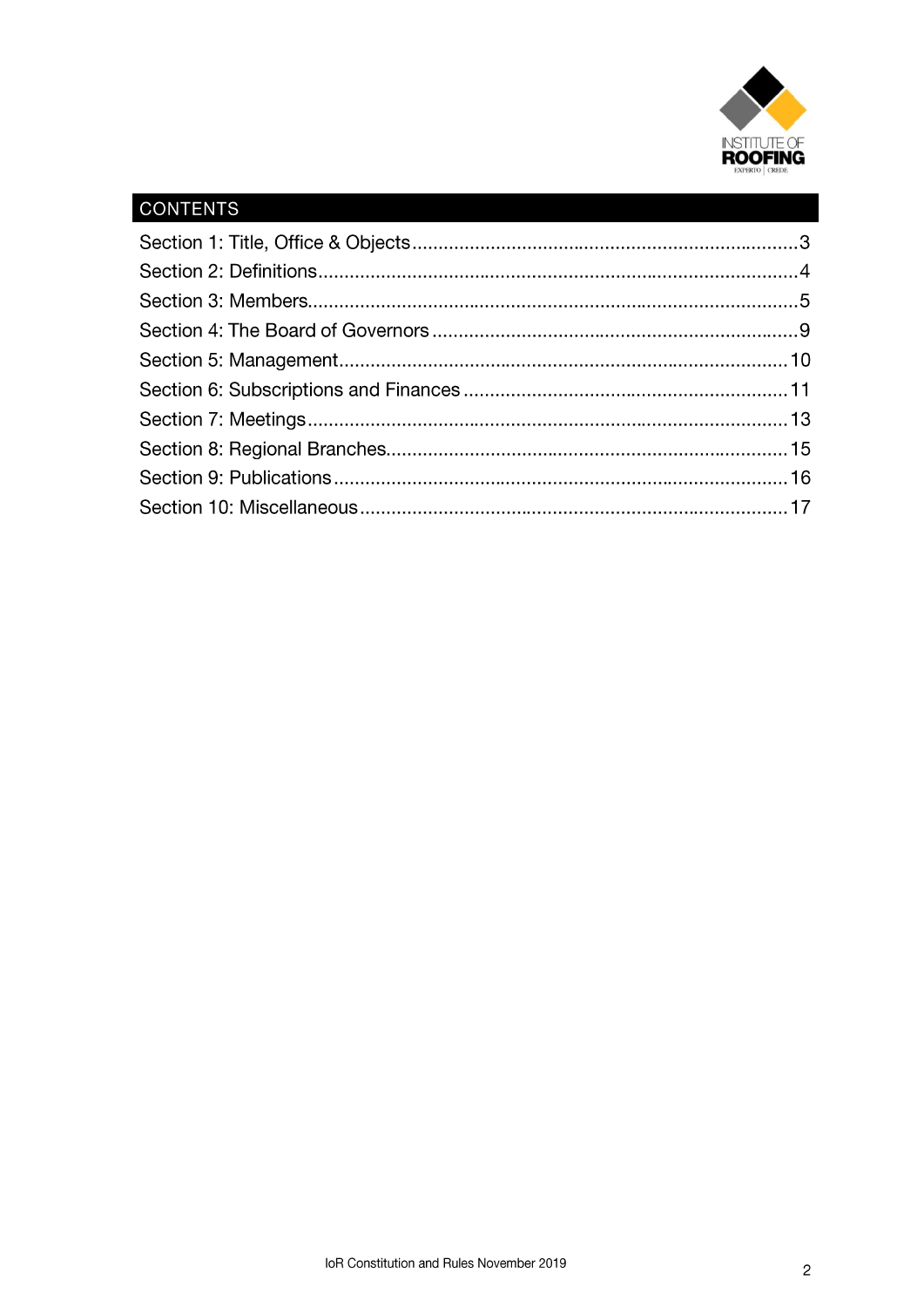

# **SECTION 1: TITLE, OFFICE & OBJECTS**

#### 1.1 Title & Office

The name of The Institute shall be "The Institute of Roofing" and its office shall be situated at:

Roofing House 31 Worship Street. London EC2A 2DX

or wherever the Board of Governors shall from time to time decide.

## 1.2 Objects

The Institute is established with the following objects:

- a) To become the recognised professional body for the roofing industry by achieving Chartered status.
- b) To promote and stimulate the improvement of the technical and general knowledge of individuals engaged in the roofing industry.
- c) To confer a recognised professional status on individuals in the roofing industry.
- d) To promote relevant training courses, seminars, lectures, work visits, study tours and by such other means as may be approved by the Board of Governors.
- e) To promote the general interest of those engaged in the Industry and to maintain and extend same for the public advantage.
- f) To make awards to individuals in the industry in recognition of their achievement in, or contribution to, the advancement of the industry.
- g) To raise the profile of The Institute of Roofing for the betterment of the industry and its members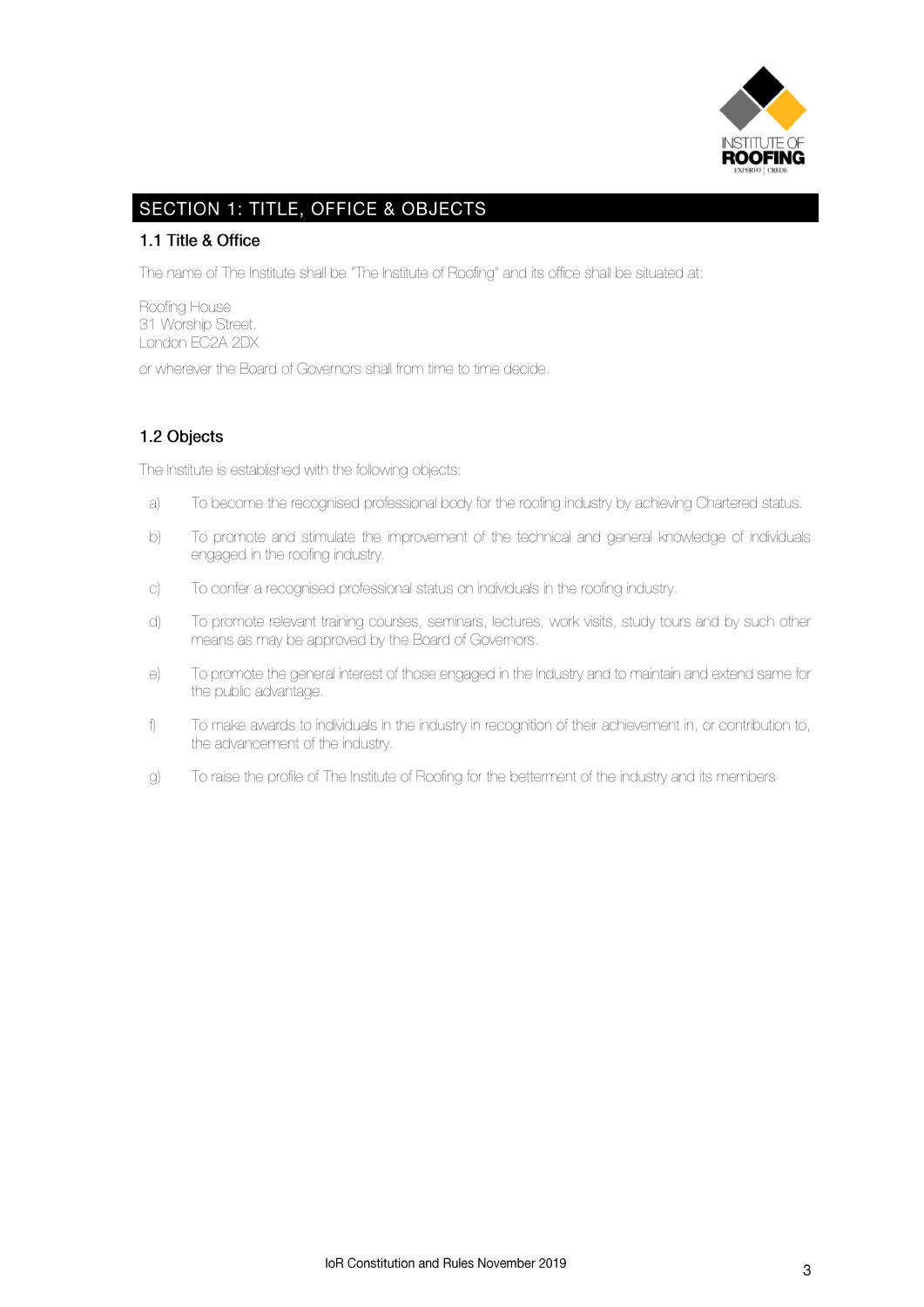

# **SECTION 2: DEFINITIONS**

#### 2.1 Definitions

In this Constitution and these Rules, unless the context is such as to indicate a contrary intention:

- a) "The Institute" means The Institute of Roofing.
- b) "Industry" means association with trade, manufacture, design and specification or management in roofing.
- c) "The Board" means the Board of Governors of The Institute.
- d) "The Staff" means the Staff of The Institute.
- e) "The Secretary" means the Secretary of The Institute.
- f) "The Officers" means the Chair, Vice Chair, immediate Past Chair and the Honorary Treasurer of The Institute.
- g) "The President" means the person invited by the Board of Governors to serve in this position.
- h) "Rule" means any rule of The Institute made and allowed in accordance with this Constitution and these Rules.
- i) Where a power is conferred, or a duty is imposed the power may be exercised and the duty shall be performed from time to time as occasion requires.
- j) Where a power is conferred or a duty is imposed on the holder of an office, as such, the power may be exercised, and the duty performed by the holder for the time being of the office.
- k) Where a power is conferred to make rules, regulations or standing orders, or to impose conditions, the power shall be construed as including a power, exercisable in the like manner and subject to the like consent, or approval, if any, to revoke, amend, or add to the rules, regulations, standing orders or conditions respectively.
- l) Words imputing the masculine gender shall include the feminine.
- m) Words in the singular shall include the plural and words in the plural shall include the singular.
- n) "Month" means calendar month.
- o) "Year" means, in relation to financial matters, the accounting year of The Institute which shall be from 1st September to 31st August
- p) "Year" means, in relation to tenure of office, the period from the conclusion of an Annual General Meeting to the conclusion of the next ensuing Annual General Meeting.
- q) "Year" and "annual" in any other context refers to a calendar year.
- r) "Committee" means any committee duly established by, or under the authority of the Board and a "Standing Committee" means any committee declared as such by, or under the authority of the Board.
- s) "Regional Officers" means the Chair, Vice-Chair, Honorary Secretary and Honorary Treasurer of the several Regions of The Institute.
- t) "Senior Management'' means any person involved or employed within the roofing industry who has direct influence on strategic decision making within a business.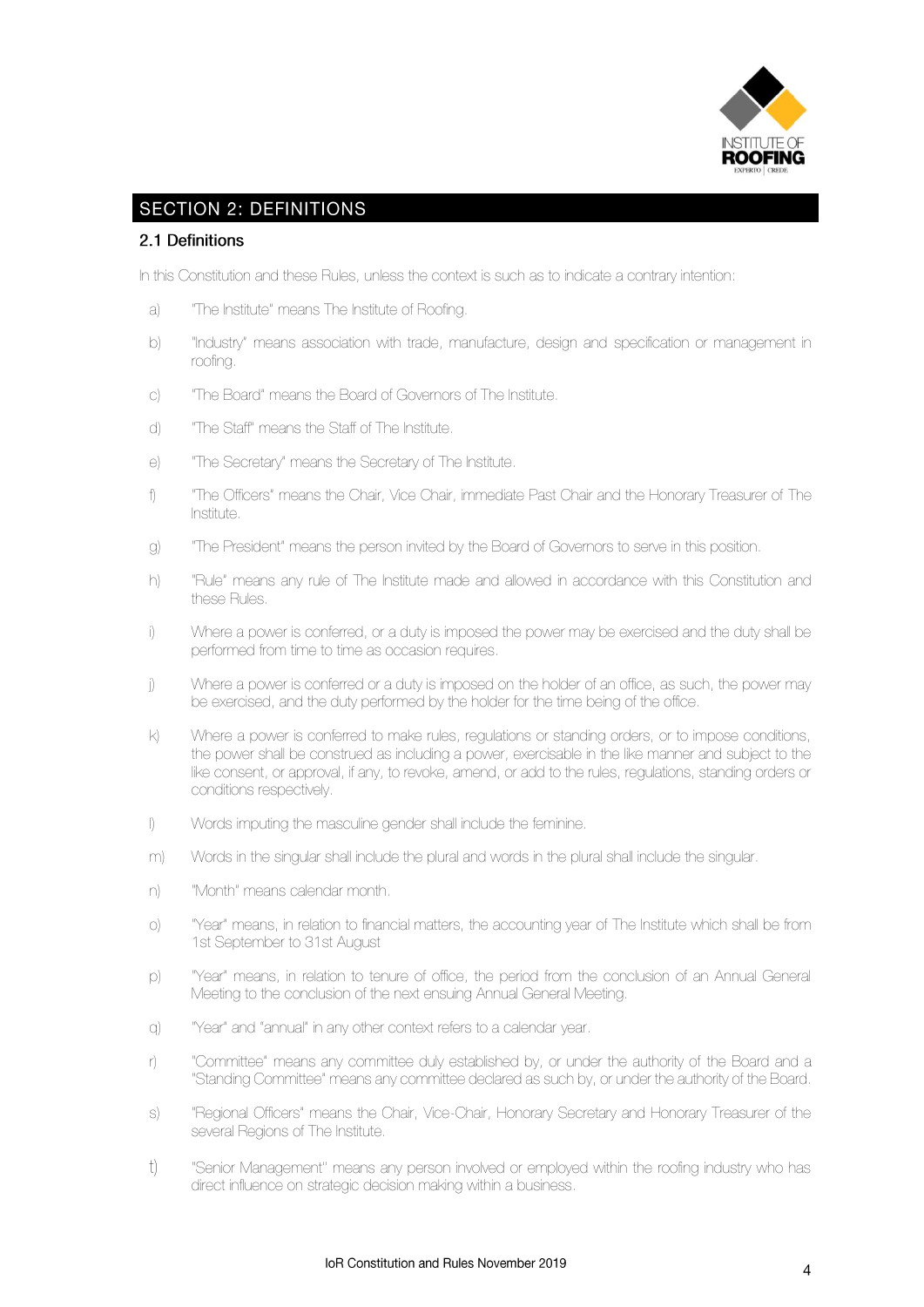

## **SECTION 3: MEMBERS**

#### 3.1. Grades of Membership

- a) Membership of The Institute shall consist of four grades, namely, Fellow, Member, Associate and Affiliate and shall be open to individuals engaged in the roofing Industry.
- b) All applicants must submit an application form together with a detailed Curriculum Vitae providing relevant evidence.

#### 3.2. Membership Grades and Requirements

- a) **Honorary Fellow** The Board of The Institute may award the Grade of Honorary Fellow (HonFIoR) to any person within or outwith the roofing industry who has made a significant contribution to enhance or improve the roofing industry in general.
- b) **Fellows** Fellowship of The Institute may be awarded by the Board to individuals who have rendered outstanding service to the Industry and who are already holders of the Grade of Member (MIoR)
- c) **Members** Every Member shall:
	- (i) Every Member shall have at least 10 years' experience in their respective roofing discipline
	- (ii) Every Member shall be holding of NVQ L5 or above or hold academic achievement at an equivalent level in a relevant qualification

#### $\Omega$ r

- (i) Submit a project assignment (subject agreed by the Board of Governors) and subsequent professional interview.
- d) **Associates** Every Associate shall:
	- (i) Have passed the examination detailed in 3.8

#### Or

- (ii) Have the necessary National Vocational Qualification at Level 3 in a roofing related discipline required by The Institute, to give full exemption from the examination detailed in Sect. 3.8. Supporting documentation must be submitted at the time of application.
- e) Affiliates Affiliation to The Institute is open to those individuals engaged in the roofing industry who are new or are in training or who do not qualify for direct entry to membership. The applicant must complete an application form accompanied by a detailed CV. The applicant will be affiliated for a maximum period of two years during which time the Affiliate will study for and undertake the Associate membership course and examination.
- f) **Retired Members** Be they Fellows, Members, or Associates who have retired from working life.
- g) All grades of membership shall be open to all persons.

The following designatory initials may be used by the various grades of membership:

- (i) Honorary Fellow HonFIoR
- (ii) Fellow FIoR
- (iii) Member MIoR<br>(iv) Associate AIoR
- (iv) Associate
- (v) Affiliate AffIoR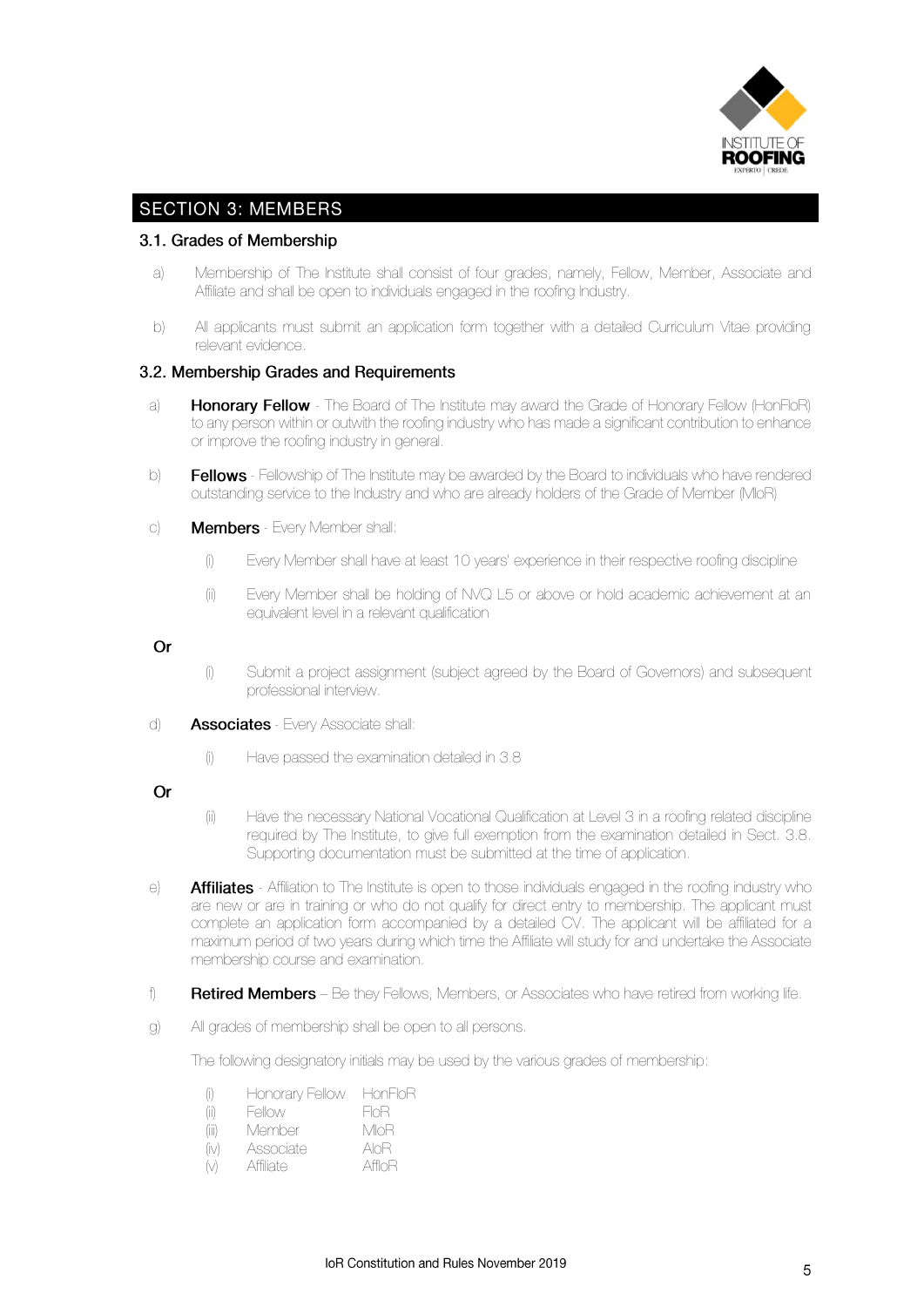

- h) It shall nevertheless be within the powers of the Board in particular cases to dispense with the aforesaid requirements where such action has the unanimous approval of all the Board present when an application is considered.
- i) Individuals who are approved by the Board to take the relevant course and examination at Associate membership level shall first enrol within The Institute as an Affiliate.
- j) Continuing Professional Development The Board will publish in The Institute publication any requirements or amendments relevant to each grade of membership.

#### 3.3 Flection of Members

- a) Every person wishing to be admitted to membership of The Institute shall submit an application for consideration accompanied by the relevant evidence.
- b) Every applicant shall make and subscribe a declaration that they agree, if admitted, to be bound by the Charter and these By-laws and to further the objects of The Institute.
- c) All application forms of candidates duly completed shall be considered by the Membership Committee. The Institute of Roofing may refuse the application of any applicant whom it does not consider to be a fit or proper person.
- d) The Chair shall give notice of the decision of the IoR to each applicant and, upon such notice any applicant duly accepted shall, pursuant to this Constitution and these Rules become and continue to be subject to all the duties and obligations and entitled to all rights and privileges of the class of membership to which they have been elected.

#### 3.4 Register of Members

- a) The Register shall be maintained at the offices of The Institute and shall contain the names of all persons who have been accepted, together with their class of membership, the dates of their acceptance and particulars of their several professions or occupations and their addresses.
- b) Such particulars shall be amended or corrected as occasion may require and the names of all those on the Register who cease to be members shall be deleted from it.
- c) The Register shall be kept at The Institute's offices or such other place as the Board shall decide.
- d) It shall be the duty of every member, on or before July  $31<sup>st</sup>$  each year to ensure the accuracy of personal data held by The Institute by such means as The Institute may from time to time decide.
- e) All personal data held by The Institute shall at all times be held, stored and managed in accordance with Data Protection legislation prevailing at the time.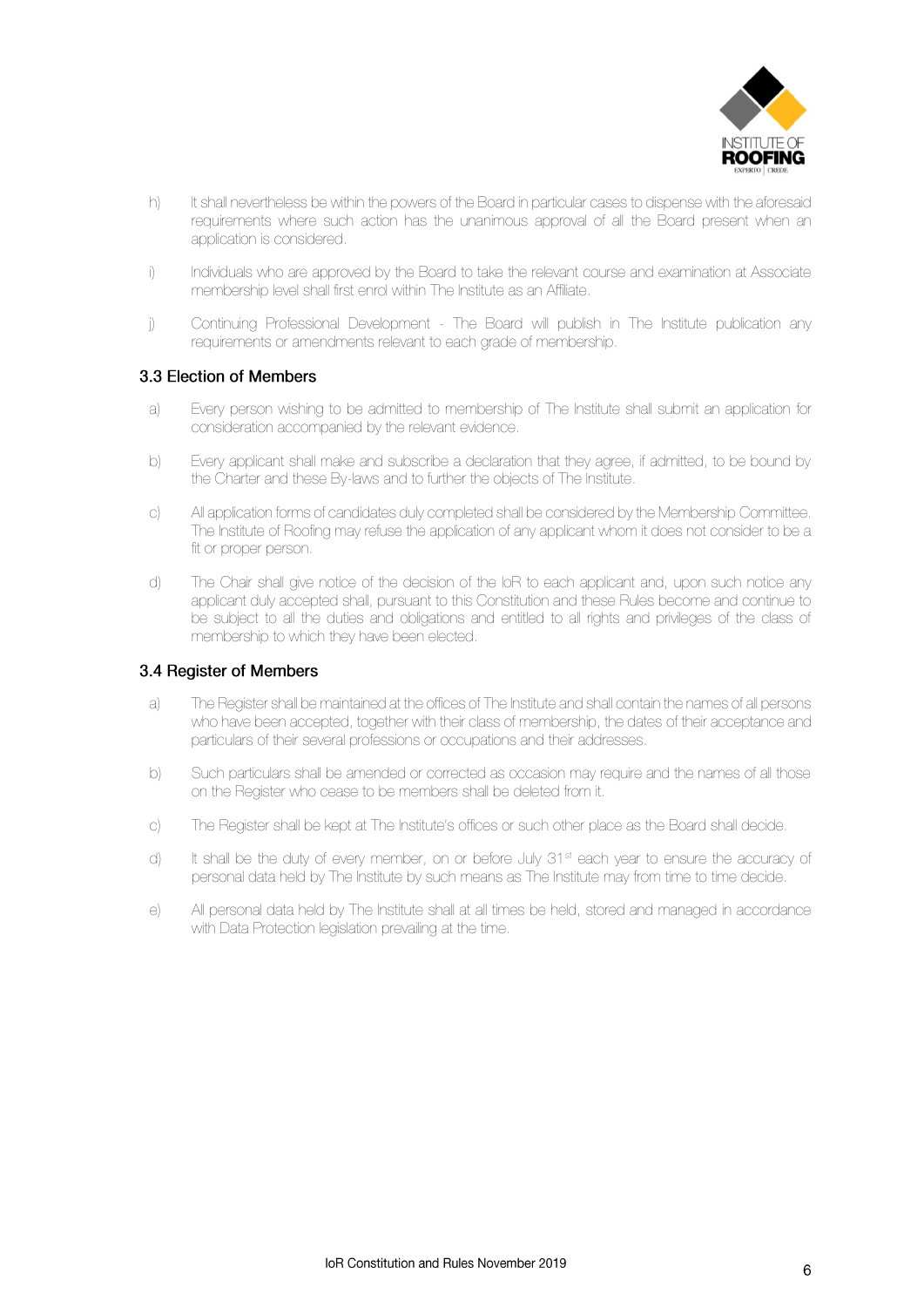

#### 3.5 Membership Diploma

- a) Every Fellow, Member and Associate shall, upon payment of first subscription due under these Rules receive a certificate of membership and shall, so long as a fully paid member of The Institute is entitled to retain same in their possession.
- b) Every certificate issued to a member shall be the property of The Institute and in the event of cessation or suspension of membership shall be returned to the Board, failing which; it shall be surrendered on demand.

#### 3.6 Resignation

a) Any member wishing to resign membership of The Institute shall give notice in writing, with membership terminating at the end of that financial year unless otherwise stated.

#### 3.7 Discipline of Members

- a) No member shall conduct themselves in such a manner as would in the opinion of the Board prejudice their professional status or the reputation of The Institute.
- b) Members shall ensure that advertisements and other public announcements, whether verbal or written, with which their names are associated are not such as would in the opinion of the Board bring The Institute into disrepute.
- c) The Board shall have power by a majority of two thirds of those present and voting at a meeting of the Board convened for the purpose at which at least 5 members are present,
	- (i) To reprimand a member,
	- (ii) To suspend a member from exercising any right or privileges of membership of The Institute for such period or on such conditions as the Board may determine,
	- (iii) To expel a member from The Institute.
- d) The Board may expel a member convicted of embezzlement, larceny, fraud or other criminal offence upon proof to its satisfaction of such conviction.
- e) The Board may after enquiry expel, suspend or reprimand any member who:
	- (i) Has been guilty of disgraceful conduct in roofing matters or:
	- (ii) Uses any designation or initials appertaining to membership of The Institute to which they are not entitled or:
	- (iii) Uses or permits to be used in conjunction with the title of a firm the designating letters or other description indicating membership of The Institute of Roofing except as allowed by section 10.9.
- f) The Board may on grounds which seem to them proper hold or order an enquiry into the conduct of a member. The complaint shall be forwarded to the Board in writing setting out the complaint against the member. If after such an investigation it is decided not to proceed, no entry of the complaint or requisition shall be made in any minute.
- g) The Board may at its first meeting after the Annual General Meeting appoint from the Governors a standing committee (hereinafter called "The Disciplinary Committee" to which all matters of professional conduct shall be referred, but in any particular case the Board may enquire into the case itself.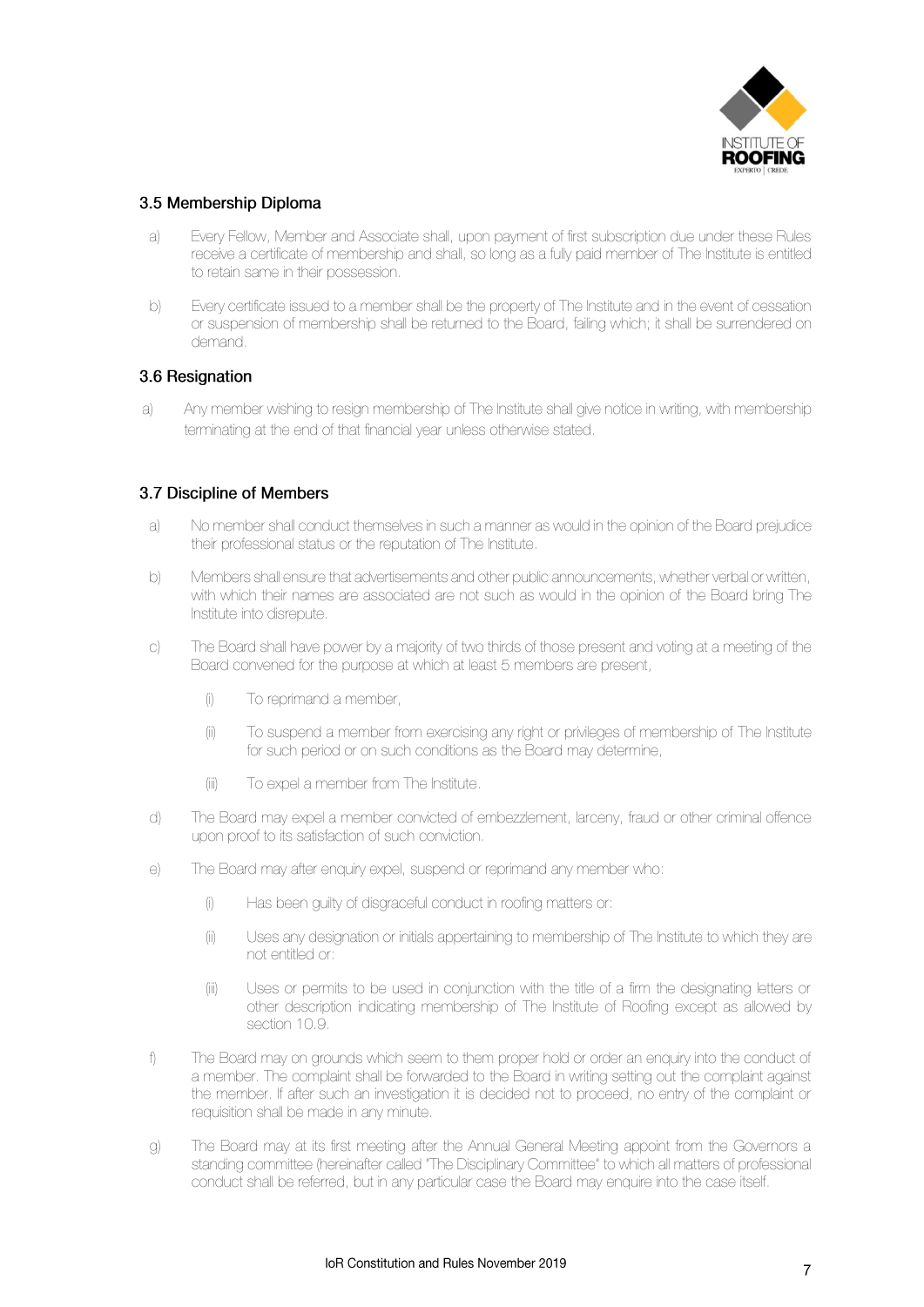

- h) The member concerned shall be entitled to appear before the Disciplinary Committee or to refute in writing matters of which complaint is made provided that within fourteen days of the service upon him of a notice of complaint, the member concerned has delivered or sent by post to the Secretary either a notice of intention to appear or a reply to the charges or both. If the member concerned fails to file such a notice or reply, the Disciplinary Committee and the Board may consider and act upon the complaint without any further notification to the member. Any notice of complaint of the conduct of a member shall be sent by recorded delivery service to the last known address of the member. Such notice shall:
	- (i) Contain particulars of the complaint and shall state the date, time and place of the meeting at which the complaint is to be considered;
	- (ii) Shall notify the member of the requirement to reply within fourteen days stating intention to attend or otherwise or to make submission in writing refuting the complaint;
	- (iii) Inform the member of the rights of the Disciplinary Committee and the Board to proceed in the absence of the member and failure to reply.
	- (iv) Any recommendation that a member be expelled from The Institute shall be subject to confirmation by the Board and such decision shall be conveyed in writing to the member.
	- (v) The Board shall have power at any time to reinstate any person in their former rank as a member upon payment of a re-joining fee. Any application for reinstatement shall be in the manner which the Board may from time to time prescribe and any recommendation for reinstatement by the Disciplinary Committee shall require to be confirmed by the Board before becoming operative.

#### 3.8 Examinations

- a) The Board shall prepare and shall approve examination syllabuses and papers for the admission of those grades of members referred to in Rule 3.2 and shall review and revise same from time to time as may be necessary.
- b) The Board may accept the qualifications of other bodies in lieu of those of The Institute where the Board is satisfied that the standard of such qualifications is not lower than that of The Institute and where the subjects covered thereby are approved by the Board.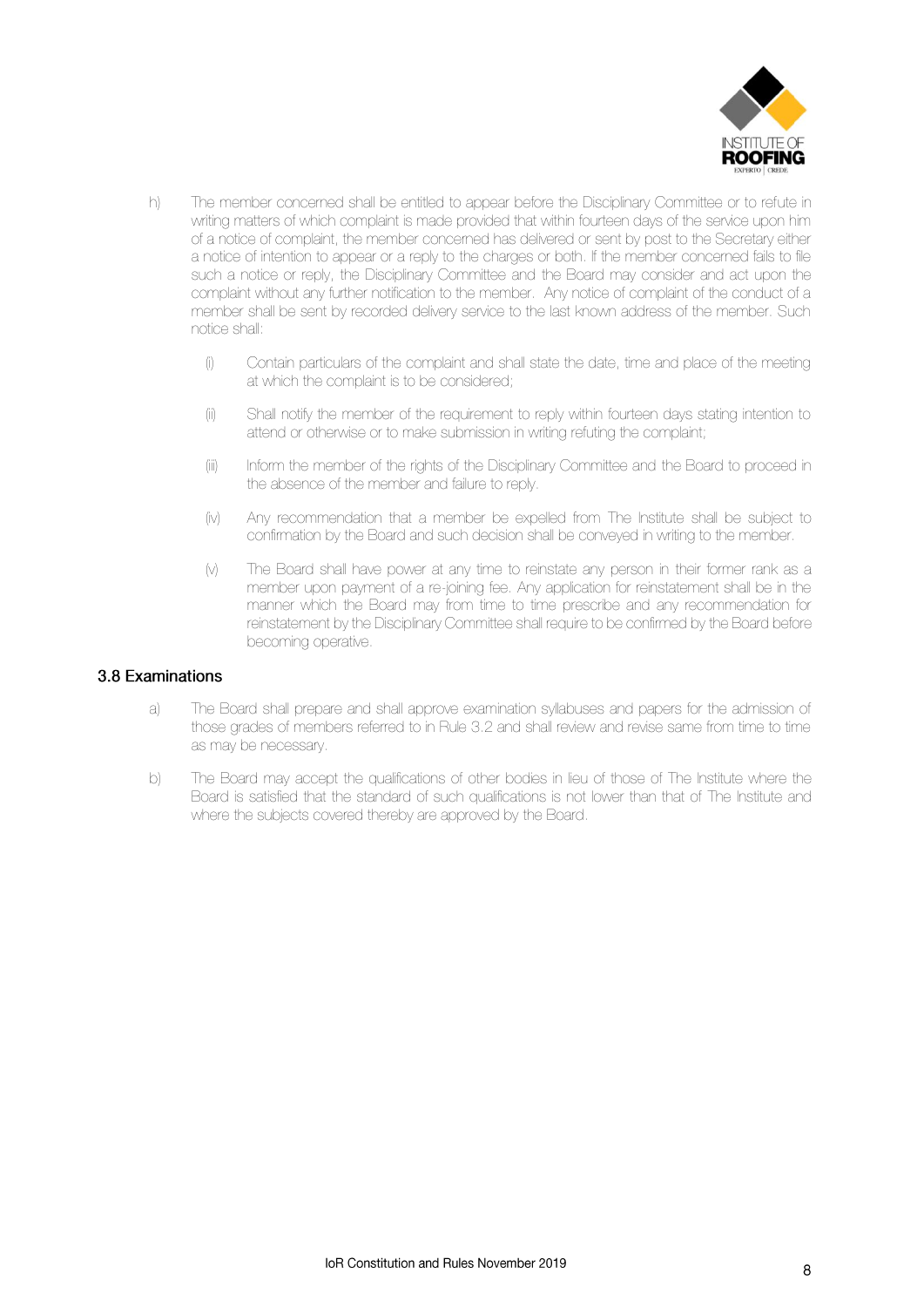

# **SECTION 4: THE BOARD OF GOVERNORS**

#### 4.1 Constitution and Election

- a) The Board of Governors shall consist of up to 12 members inclusive of the Chair, Vice Chair and Hon. Treasurer and shall be chosen from the membership grades of Fellow (FIoR) and Member (MIoR)
- b) The Board shall consist of 8 number Governors who shall be invited onto the Board based on their industry experience, qualification and reputation and 4 Governors who shall be elected from the general membership of The Institute.
- c) In the event of an equality of votes the result shall be determined from those obtaining an equal number of votes by a ballot of members of the Board as constituted prior to the meeting.
- d) The result of the ballot shall be announced at the Annual General Meeting.
- e) In the event of the death or resignation of a Governor, or inability to act, the Board may co-opt any Members, Fellows or Honorary Fellow member(s) of The Institute to the Board of Governors. The Members, Fellows or Honorary Fellow member(s) so co-opted shall only hold office until the next Annual General Meeting when they may offer themselves for election.
- f) Nominations for the election of Governors shall be invited not less than 90 days and shall be received not less than 60 days before the Annual General Meeting.
- g) Each nomination shall be proposed and seconded by a fully paid up members eligible to vote (see 7.5(c). and shall have the consent of the nominee.
- h) Voting papers shall be circulated to eligible members (see Rule 7.5(c) not less than 30 days and shall be returned to arrive not less than 7 days, before the Annual General Meeting. The votes shall be counted in the presence of three scrutineers appointed by the Board of Governors.
- i) Governors invited or elected to the Board shall be eligible to serve for a term of three years. Retiring Governors shall be eligible to stand for re-election except in the event that the retiring Governor is serving as either the Chair, Vice-Chair, Honorary Treasurer and Immediate Past Chair in which case the period of service shall continue to the end of the period in that office.
- j) The chair may with the general agreement of the Board co-opt suitably qualified members of The Institute at Member (MIOR) or Fellow (FIoR) grade where particular skills or knowledge are required. The members so co-opted may serve in that capacity for up to 2 years or for the duration of a particular project. Those members co-opted under this clause do not count towards the Board membership maximum of 12.

#### 4.2 Officers & Trustees

- a) There shall be elected annually by and from the Board a Chair, a Vice Chair, and an Honorary Treasurer who shall be known as the Officers of The Institute.
- b) The Chair and Vice-Chair may be re-elected but shall not serve for more than two consecutive years in the same office.
- c) The Chair, Vice-Chair, Immediate Past Chair and Honorary Treasurer shall be the Trustees of The Institute. The duties and responsibilities of the Trustees shall be as decided from time to time by the Board.

#### 4.3 President

a) The President shall be invited by the Board to serve in this position. The President shall be a person of such stature as to enhance the reputation of The Institute.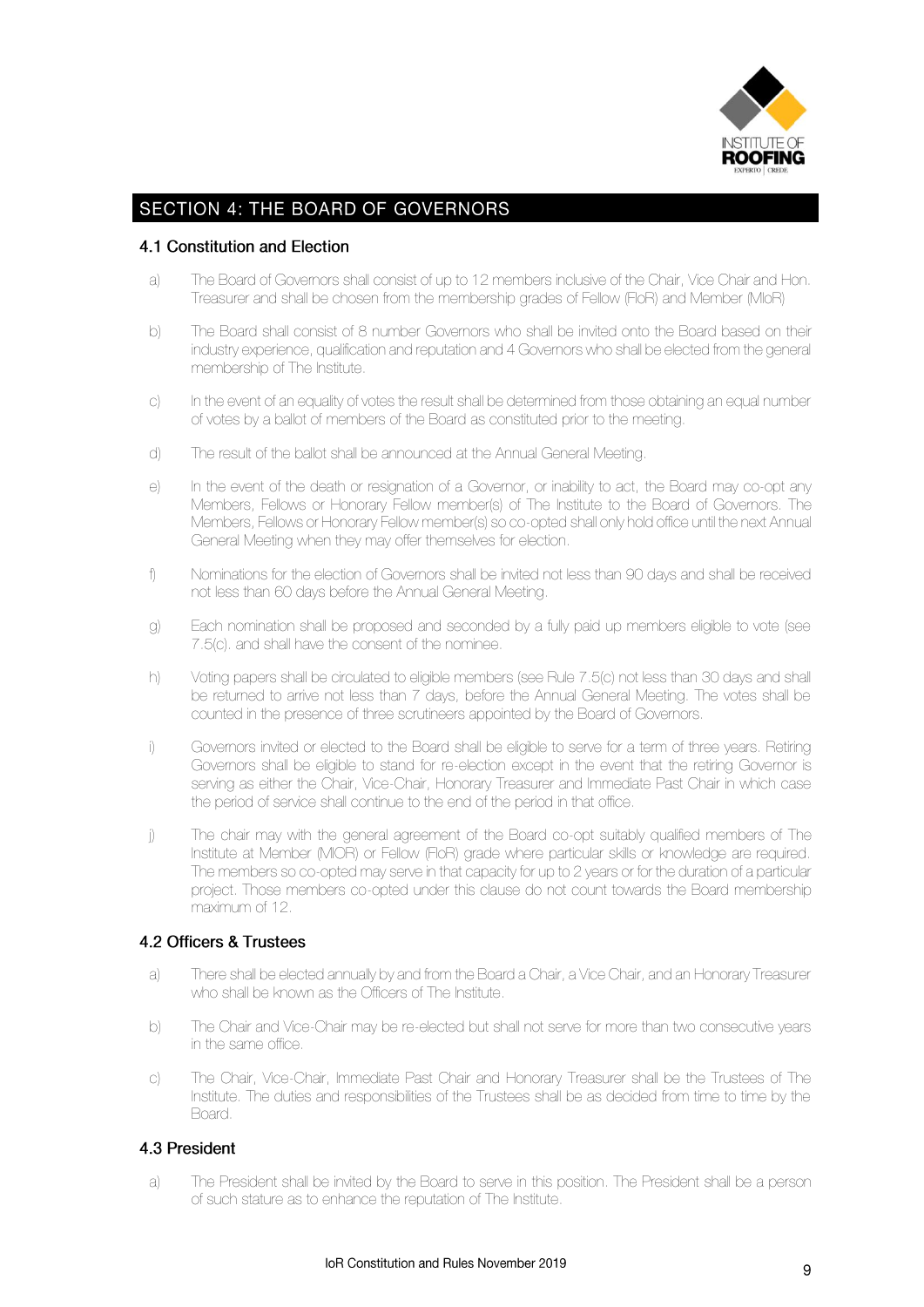

b) The President shall undertake such duties as from time to time may be agreed with the Board. The President shall ex officio be a member of the Board without a vote.

#### **SECTION 5: MANAGEMENT**

#### 5.1 General

- a) The Board shall direct the affairs of The Institute.
- b) The Chair shall take the Chair as of right at all meetings of the Board and at all General Meetings, including the Annual General Meetings, at which the Chair is present. In the absence of the Chair the Vice-Chair shall preside if available, failing which the Board shall elect a Chair for a meeting of the Board from amongst the members present.
- c) The Board shall meet as often as the business of The Institute may require but at least once every 6 months. 5 people entitled to vote upon the business to be transacted, each being a member or proxy for a member, shall form a quorum.
- d) All matters decided by the Board shall be by show of hands unless a ballot is demanded by not less than two of those present. In the case of an equality of votes, the Chair for the meeting shall have a second or casting vote.
- e) The Board shall draw up a yearly report on the state of The Institute for presentation at the Annual General Meeting.
- f) For day to day or time sensitive decisions requiring the Chief Executive Officer to confer or seek agreement of the Board, the Board will form an Executive Committee consisting of the Chair, Vice Chair and Hon. Treasurer

#### 5.2 Committees

a) The Board shall be empowered to establish such committees as may be considered desirable from time to time, the membership of which shall be as the Board may decide. The Chair of any such committee shall be appointed by the Board and be a member of The Institute.

#### 5.3 The Staff

- a) The Chief Executive Officer (CEO) will be appointed by the Board, to serve until any successor is appointed, on such terms and remuneration as the Board shall determine.
- b) The duties of the Chief Executive Officer shall be as the Board may determine from time to time.
- C) The Chief Executive Officer will be responsible to the Board for the efficient day to day running of the administrative affairs of The Institute in accordance with the duties and responsibilities detailed in the CEO job description including, subject to discussion with the Board, the sourcing, hiring and dismissal of any additional support staff required to carry out the business of The Institute.

#### 5.4 Minutes

- a) Minutes shall be kept of all General Meetings, of all meetings of the Board of Governors, and of meetings of such other committees the Board may decide.
- b) Every Minute signed by the Chair of the meeting to which it relates or by the Chair of the next subsequent meeting shall be evidence of the facts stated therein.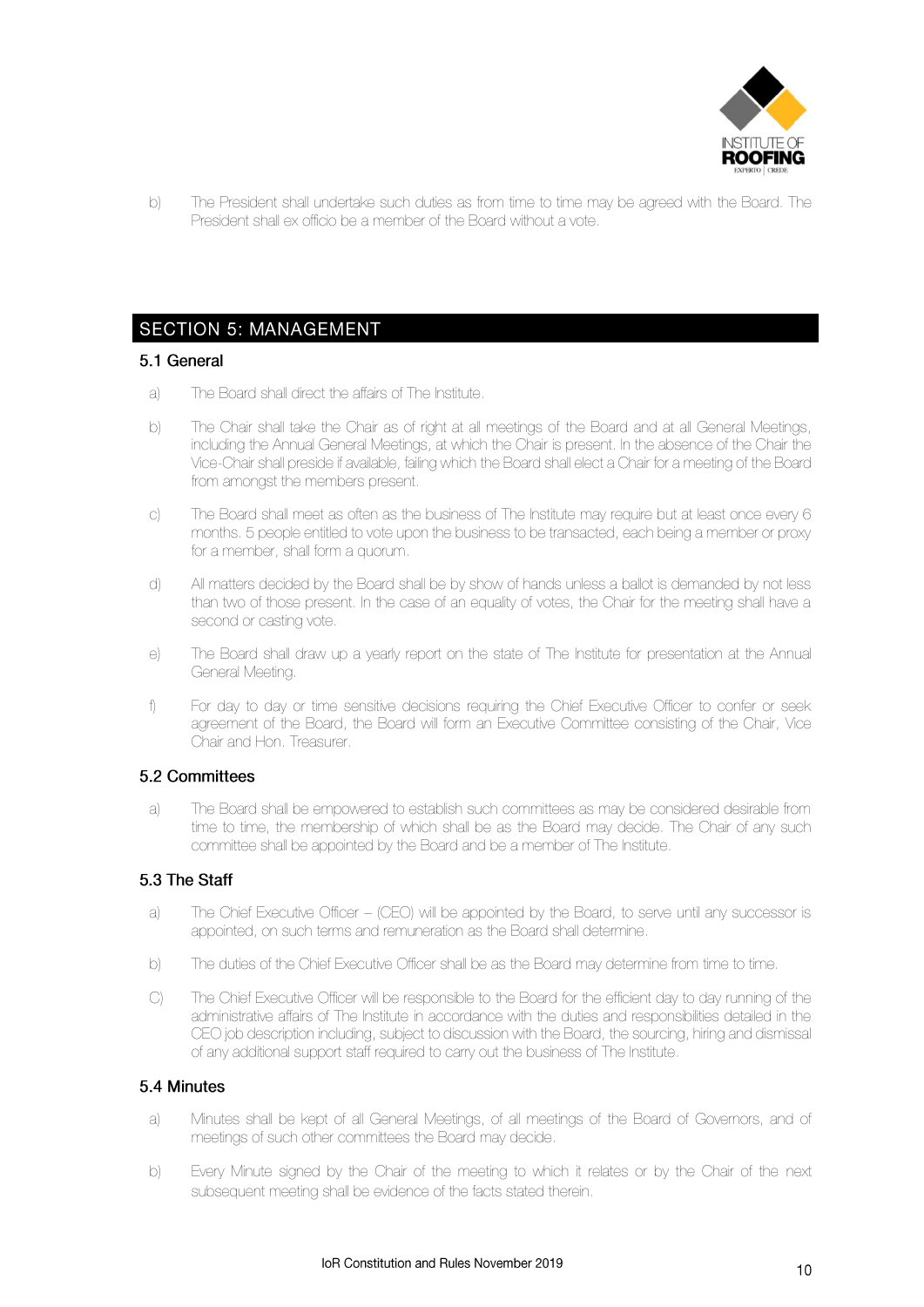

# **SECTION 6: SUBSCRIPTIONS AND FINANCES**

#### 6.1 Fees and Subscriptions

- a) Annual subscriptions will be implemented on the 1<sup>st</sup> of September of each year. Payment will be due within 30 days of the invoice date.
- b) Any member whose subscription is in arrears after 30 days will not be entitled to attend or vote at any General Meeting nor participate in any ballot.
- c) Subscription fees which remain unpaid at 30th September will result in the withdrawal of that member's participation in and access to any member benefits until fees are fully paid
- d) Any member whose annual subscription is in arrears after September 30th will be contacted by whatever means The Institute deems necessary to encourage the member to bring fees up to date.
- e) Any member whose annual subscription is still in arrears at November 30th will be deemed to be Lapsed and will be moved to the Lapsed list. Lapsed members will be placed on the lapsed list for a maximum of 2 years. If a member is placed on the Lapsed list, access to any member benefits on offer at that time will be withdrawn and for such time as fees remain unpaid.
- f) Any member whose annual subscriptions are unpaid for 2 consecutive years at 30th November of the second year will be deemed to have resigned their membership. That member's Institute account will be closed and a formal letter informing the member of the decision to remove them from the membership roll posted to their last known home or business address.
- g) In the case of Fellows, Members and Associates, the Board may remit in the whole or in part any annual subscription, and arrears, and other charges, if due to ill-health or other sufficient causes the Board finds good reason for so doing.
- h) All Entrance Fees and initial subscriptions shall be payable before any class of membership is operative.
- i) Persons transferred from one class of membership to another shall pay the difference between the annual subscription charges for the current year relating to the old and new class of membership.
- j) A member shall be liable for the payment of annual subscriptions due until:
	- (i) Claim to membership is forfeited, or
	- (ii) The member has notified The Institute of Roofing advising of their desire to terminate membership.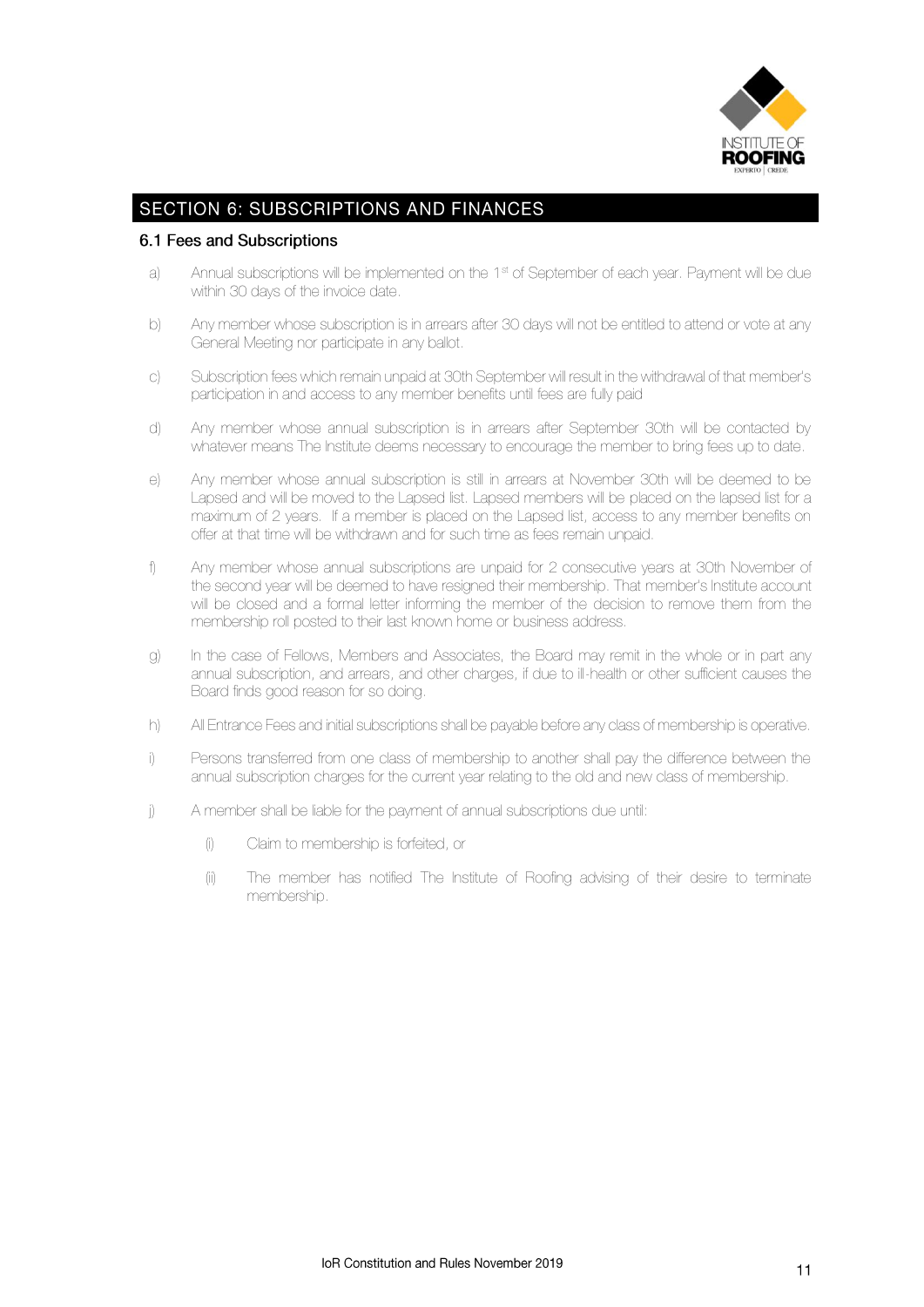

#### 6.2 Finances & Accounts

- a) The Board shall ensure that proper accounts are kept recording all sums received and expended by The Institute as well as the assets and liabilities of The Institute. Such books shall be kept at the headquarters of The Institute or at such other place as the Board authorises and shall be open to any inspection on reasonable notice being given by any member of the Board.
- b) The Board shall submit to the Annual General Meeting:
	- (i) The Income and Expenditure Account of The Institute and
	- (ii) The Balance Sheet as at the end of the preceding financial year.
- c) The details given in (b) above shall be those which have been certified as correct by the Independent Assurance Report prepared by Chartered Accountants appointed by The Institute.
- d) A banking account or accounts in the name of The Institute shall be opened as the Board shall consider appropriate.
- e) Cheques drawn on The Institute's Bank Accounts shall be signed by any two signatories from The Institute's Officers – Hon. Treasurer, Chair or Vice-Chair or those deemed appropriate by the Board.
- f) The Board will approve the use of e-banking by The Institute with normal safeguards being applied to the account. This will be overseen by the Hon. Treasurer.
- g) All payments from Institute accounts which exceed £2000.00 must be agreed and counter-signed by the Hon. Treasurer.

#### 6.3 Honorary Treasurer's Duties

- a) The Honorary Treasurer shall be satisfied at periodic intervals that The Institute's accounts are properly maintained and report findings to the Board.
- b) The Chief Executive Officer shall provide the Honorary Treasurer a copy of the Management Accounts on a monthly basis.

#### 6.4 External Examination of Accounts

a) An external Examiner shall be appointed to prepare an Independent Assurance Report at each Annual General Meeting to hold office until the following Annual General Meeting. Any vacancy which arises in such period shall be filled by decision of the Board.

#### 6.5 Expenses

a) Members of the Board and others carrying out duties at the request of the Board shall be entitled to be reimbursed expenses incurred in attending meetings of the Board and its committees, and in undertaking such duties as the Board may authorise in line with The Institute Expenses Policy.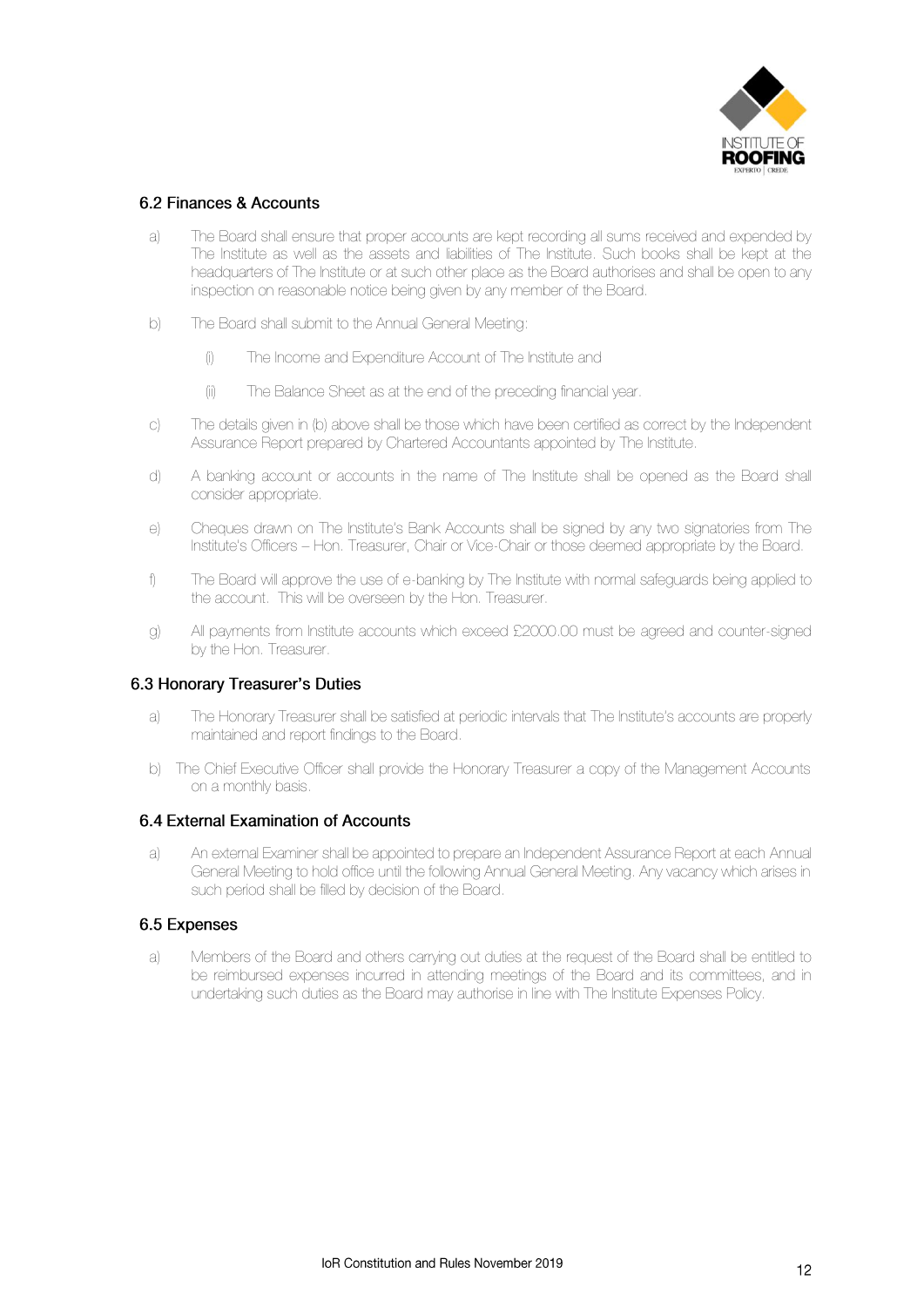

# **SECTION 7: MEETINGS**

#### 7.1 General Meetings

a) General Meetings of The Institute shall be the Annual General Meeting, and Extraordinary General Meetings.

#### 7.2 Annual General Meeting

- a) The Annual General Meeting of The Institute shall be held in November at such time of day and at such venue as the Board may decide.
- b) The business of the Annual General Meeting shall be to:
	- (i) Receive and consider the Board's Annual Report
	- (ii) Receive the Annual Accounts.
	- (iii) Present the Board of Governors and to confirm the results of any elections to the Board if any be due.
	- (iv) Appoint an external Examiner of Accounts.

#### 7.3 Extraordinary General Meetings

- a) An Extraordinary General Meeting may be called on any occasion which the Board considers necessary and shall also be called on a requisition in writing of not less than one tenth of members in The Institute.
- b) Any such requisition shall specify the nature of the business which the meeting is to discuss, and such meeting shall be held within 3 calendar months from the receipt by The Institute of the requisition. On such occasion, no business other than that which is the subject of the requisition shall be transacted.

#### 7.4 Notice of General Meetings

a) Not less than 21 days' notice of General Meetings shall be given to those members entitled to attend.

#### 7.5 Attendance, Quorum and Voting at General Meetings

- a) General Meetings of The Institute shall be open to Fellows, Members, Associates and Affiliates whose subscriptions are not in arrears, see 6.1 and their guests
- b) The business of a General Meeting shall not commence until a quorum of 20 people entitled to vote upon the business to be transacted each being a member or proxy for a member within half an hour. If within half an hour after the time appointed for the meeting a quorum is not present, the meeting, if convened on the requisition of members shall be dissolved; in any other case it shall stand adjourned to such day, being not less than 21 days from the date of the meeting, time and place as the Board may determine. The members personally present at the adjourned meeting shall be a quorum.
- c) Whilst all members present at a meeting shall be entitled to participate in the business of the meeting, voting on any matter before the meeting shall be restricted to Fellows, Members, Associates and Affiliates whose fees are fully paid up to date. Every voting member shall have one vote on each motion at a General meeting, and that vote shall, except as provided by Rule 7.6, be given personally.
- d) A motion:
	- (i) On a proposal that The Institute should petition for a Charter;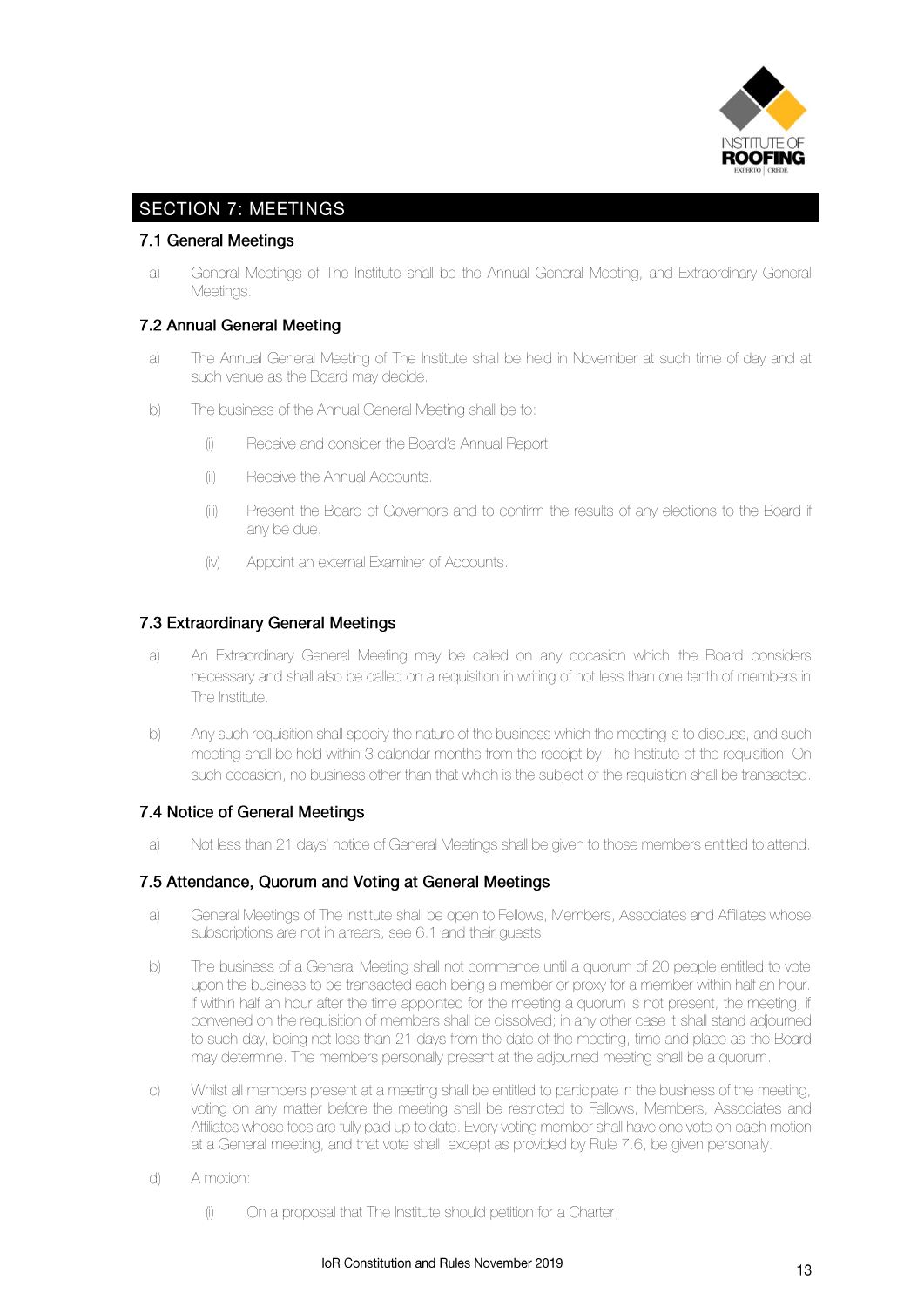

- (ii) On a proposal that The Institute should amalgamate with another organisation;
- (iii) On a resolution involving a change to this Constitution or these Rules;
- Shall require for its adoption at least 75% of the members present to vote and a decision reached by a simple majority of votes: an affirmative vote from not less than two-thirds of those voting, in person or by proxy, on the motion. Every other motion shall be decided by a simple majority of votes; in the case of an equality of votes, the Chair of the general meeting shall be entitled to a second or casting vote. A declaration by the Chair that a motion has been carried, or carried by a majority, or lost shall be sufficient evidence of the decision of the meeting.

#### 7.6 Proxy at General Meetings

- a) A member entitled to vote may appoint another member as their proxy to vote for them at any meeting on any of the following motions:
	- (i) A proposal that The Institute petition for a Charter;
	- (ii) A proposal that The Institute amalgamate with another organisation.
	- (iii) A resolution involving a change in any provision of this Constitution and these Rules.
	- (iv) A resolution that The Institute in general meeting should confirm the amount of the annual subscription payable by members prescribed by the Board in accordance with Rule 6.1 (a).
	- (v) Any other resolution at the discretion of the Board; a member shall appoint a proxy by giving to the Board notice in writing, in the form prescribed by the Board, not less than 48 hours before the time fixed for the general meeting.

#### 7.7 Conduct of Business at General Meetings

a) The Board shall make Standing Orders determining the order of, and the manner of conducting the business of, and the way in which members may record their votes at, and any other matter relating to a general meeting of The Institute not provided for in these Rules and may revoke or vary such Standing Orders.

#### 7.8 Notice of Motion at the Annual General Meeting

- a) Any voting member wishing to bring any motion before the Annual General Meeting may do so provided that:
	- (i) Notice in writing of the proposed motion is received by the Board not less than two calendar months before such Annual General Meeting; and
	- (ii) The notice sets out the terms of the proposed motion and this is supported by one twentieth of the voting rights shall signify their support by signing the notice.
	- (iii) A notice of Motion may be proposed by the Board to the Annual General Meeting outwith the conditions expressed in 7.8 (i) &, (ii) above if supported by not less than two thirds majority of those present at the Board Meeting where the Notice of Motion is proposed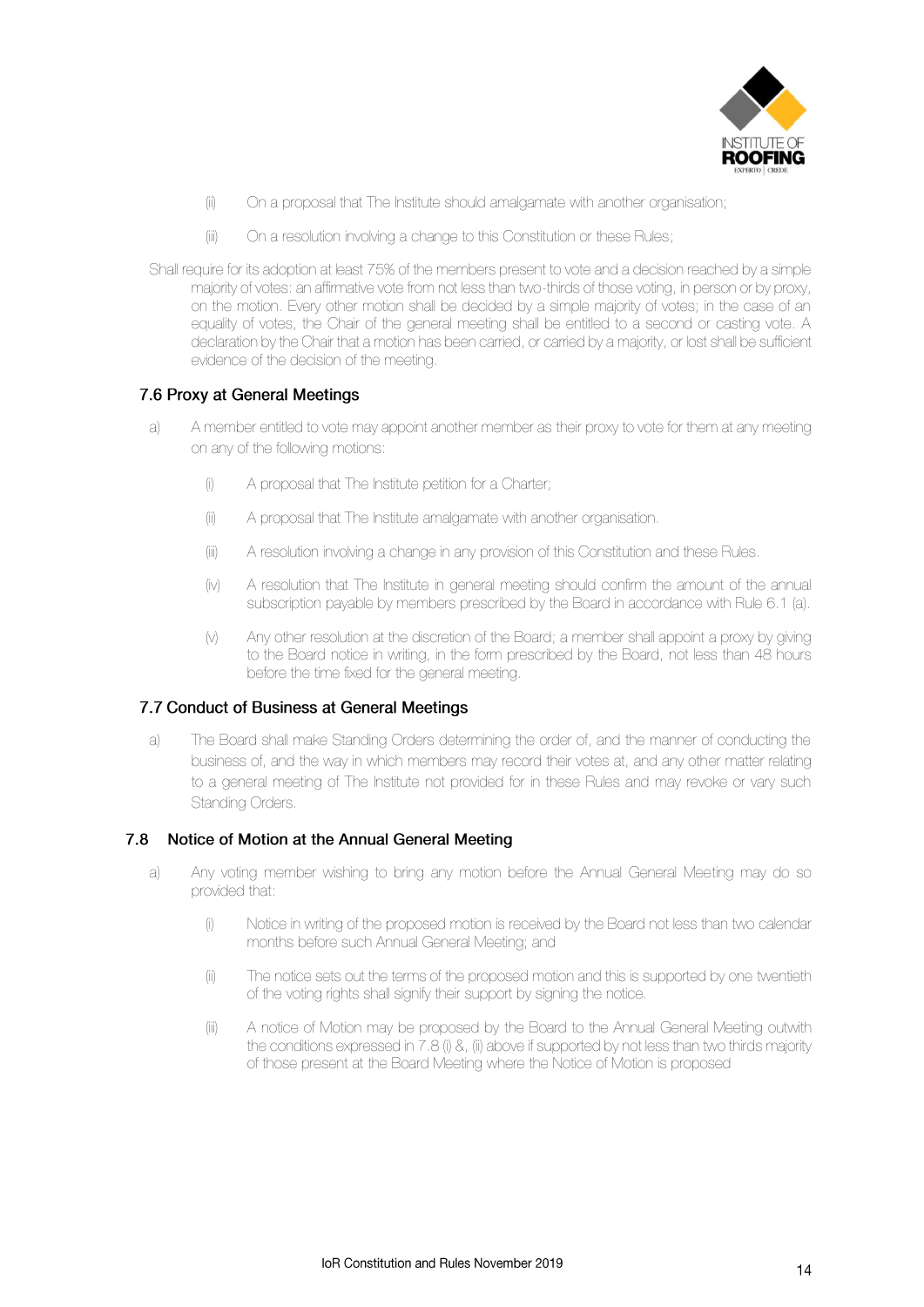

#### 7.9 Chair of General Meetings

- a) At a general meeting the Chair shall be:
	- (i) The Chair of the Board; or failing
	- (ii) The Vice-Chair of the Board or in the absence of the Vice-Chair
	- (iii) Some other member of The Institute chosen by the meeting

## **SECTION 8: REGIONAL BRANCHES**

#### 8.1 General

- a) The Board shall have power to form Regional Branches in the United Kingdom of Great Britain and Ireland. Regional Branches shall conduct their activities at all times in accordance with this Constitution and these Rules.
- b) A Board member will be nominated to represent the interests of and support for each region

#### 8.2 Area

a) The area covered by each region shall be as decided, or subsequently agreed by the Board.

#### 8.3 Officers

- a) The Region shall elect a Chair, a Vice-Chair and Honorary Secretary each year.
- b) The Chair and Vice-Chair may be re-elected but shall not serve for more than two consecutive years without standing for re-election for the same office.
- c) There is no limit on the number of times an Honorary Secretary may be re-elected.

#### 8.4 Regional Committees

- a) Regions will elect a Regional Committee consisting of a Chair, Vice Chair and Honorary Secretary and up to three additional members. Regional Committees shall consist of not more than six persons including the Officers.
- b) Committee members shall be re-elected at the Regional Annual General Meeting each year.
- c) Affiliates shall not be eligible to serve on Regional Committees.
- d) Regional Committees may co-opt persons either to fill a vacancy or to serve for a particular purpose and shall meet as necessary to conduct the business and activities of the Region.
- e) A majority of the elected Officers and Committee members present at a Regional Committee meeting shall constitute a quorum, provided at least one Officer is present.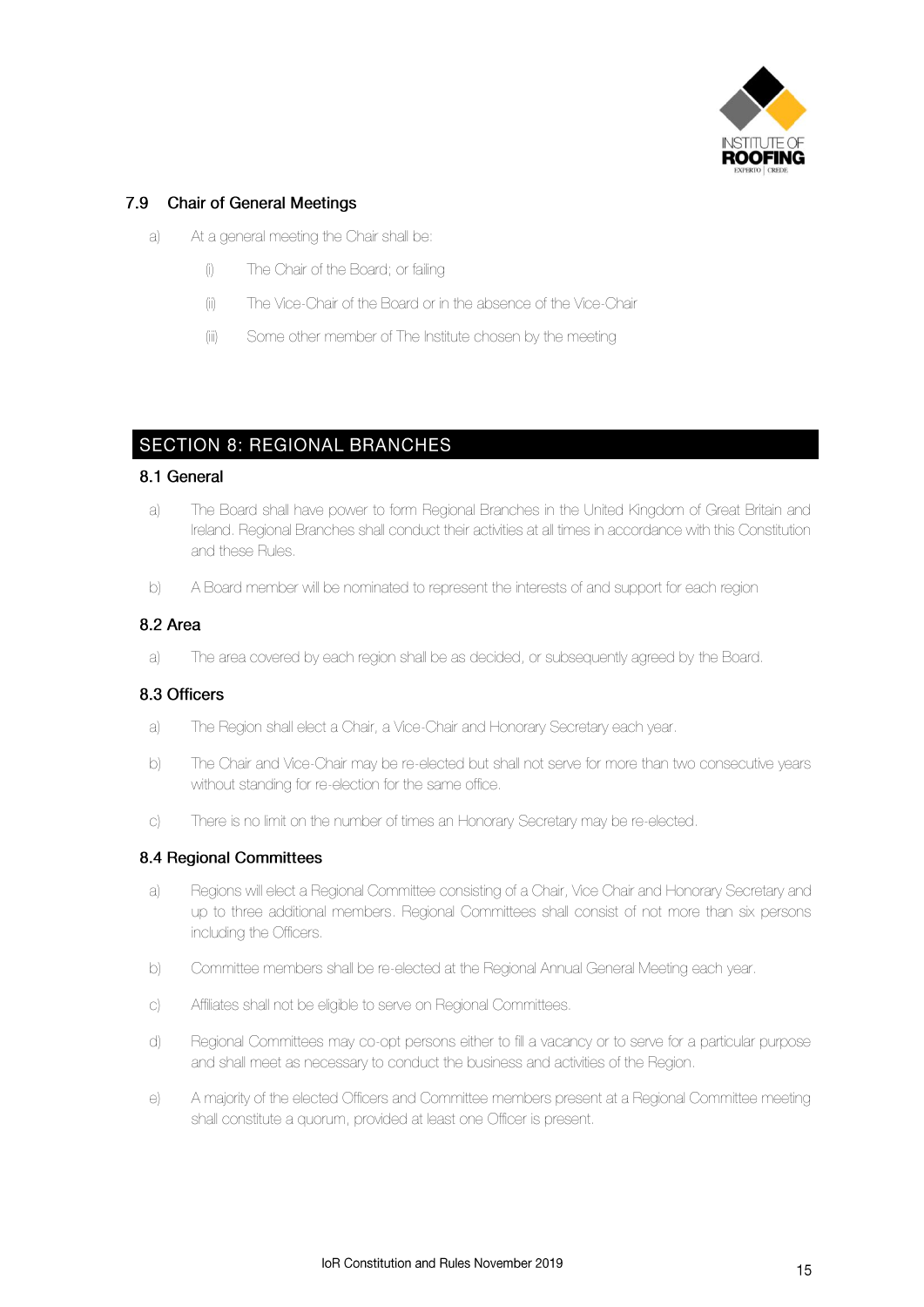

#### 8.5 Duties of Regional Honorary Secretary

a) The Regional Honorary Secretary shall organise and ensure that members are notified of all Regional activities. The Regional Secretary shall prepare minutes of all formal meetings of the Region and of the Regional Committee if one is elected.

#### 8.6 Regional Meetings

- a) The Region's year for financial and reporting purposes shall commence on 1st September. The first General Meeting after 1st September shall be the Annual General Meeting of the Region. The Region may hold such other meetings as the members decide. Meetings shall be called and conducted in accordance with Section 7 of these Rules.
- b) The Regional Chair or the Regional Vice-Chair shall preside at all Regional meetings. In the event that neither the Regional Chair, nor Vice-Chair being present within 15 minutes of the publicised starting time the meeting shall elect a Chair from the members present.
- c) All members of The Institute shall be entitled to attend Regional meetings. Guests may be invited at the discretion of the Region.
- d) Regional Committees will establish a minimum of 2 Regional Meetings per year (not including the Regional AGM). These meetings to be advertised via various media to the membership.
- e) Regional Committees will submit reports/photographs of Regional Meetings to H.O. as soon as practicable after the meeting.

### **SECTION 9: PUBLICATIONS**

#### 9.1 Standard of Publications

a) The Board shall ensure that there is an adequate organisation and an adequate procedure for dealing with the publications of The Institute in order to maintain the technical standards and general quality of those publications.

#### 9.2 Rights of Publication

- a) Every member who submits to The Institute or to a Branch or a meeting of The Institute or Branch, a communication, including any thesis or assignment with a view to publication or shall send such a communication to The Institute shall be deemed to undertake that:
	- (i) The member will not offer their communication for publication elsewhere or permit it to be published elsewhere within six months of its receipt by The Institute unless its publication has been declined by The Institute and,
	- (ii) If the communication is accepted for publication The Institute shall thereupon become entitled to an exclusive licence, which shall include the right to sub-license, in respect of any copyright therein and that they will, if then called upon to do so, execute a formal licence to The Institute of the said copyright, including the sole right to publish in any form, in any language, in any part of the world, the whole or any part of their communication. The Institute shall not refuse any reasonable request from an author to reproduce their own work elsewhere in whole or in part.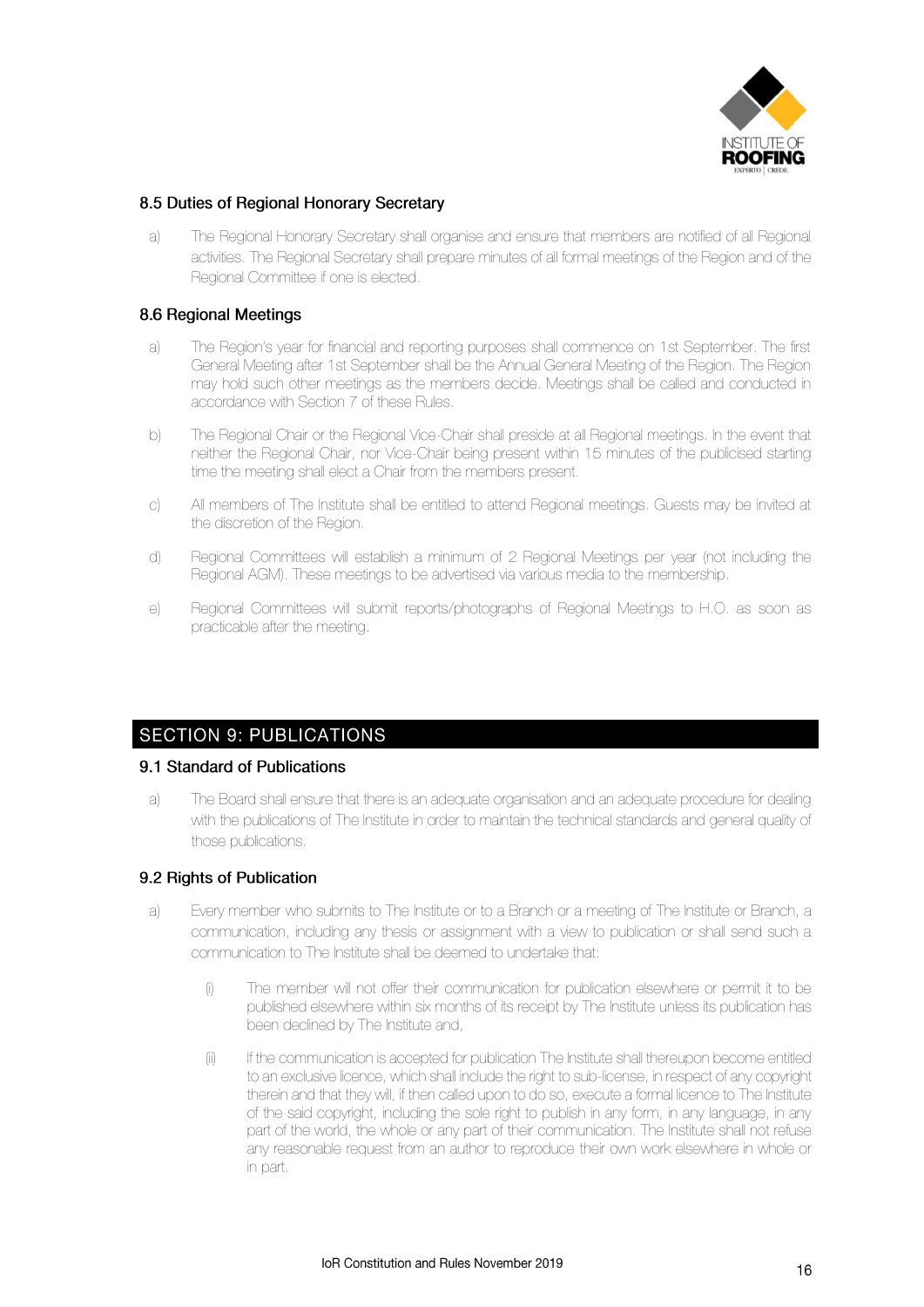

(iii) Every non-member who submits a communication as aforesaid shall be required to sign an undertaking in the same terms provided always that The Institute shall have power to modify or waive the said undertaking in any particular case.

# **SECTION 10: MISCELLANEOUS**

#### 10.1 Notice to Members

a) The service of any Notice or other document for which provision is made in these may be affected either by giving it to any member personally or by sending it by post to the member at the address or using the email address recorded against their name on the Register. The notice or other document sent by post shall have been deemed to have been served 48 hours after it had been posted. Any period of notice for which provision is made in these Rules shall be exclusive of the day on which it is given or deemed to have been served and of the day fixed for the meeting or the procedure concerned. The accidental failure to send a notice or other document to any member or the nonreceipt of a notice or other document by any member shall not invalidate the meeting or procedure to which it refers.

#### 10.2 Awards by The Institute

a) The Board may grant medals, lectureships, scholarships and other awards from time to time to persons, whether members or not, selected by the Board or by a committee established by, or under the authority of, the Board. Every such award shall be subject to such rules and conditions as may be prescribed by the Board.

#### 10.3 Custody of Certain Records

a) The Register, all Minutes and all accounting and other records dealing with or recording the conduct of the business of The Institute except the business transacted by a Regional Branch, shall be kept upon the premises of The Institute in the custody of the Staff and shall not be removed from the said premises or kept elsewhere except by the authority of the Board. Accounting records shall be under the control of the Honorary Treasurer.

#### 10.4 Custody of Deeds and Securities

a) All deeds, securities, and other documents of title shall be deposited for safe keeping with the bankers of The Institute who shall be required to produce them for inspection and verification to the Examiner of Accounts and such other persons as the Board may from time to time determine.

#### 10.5 Indemnity of Officers

a) The President, the Honorary Treasurer, all members of the Board, members concerned with the publication of journals of The Institute of journals published jointly by The Institute and any other body, Regional Branch Officers, the (servants) employees of The Institute shall be indemnified by The Institute in respect of all losses and proper expenses incurred by them and claims made against them in or about the proper discharge of their respective duties, except such as may arise from their own respective wilful default, and none of them shall be liable for any other person, or for any loss or expenses caused to The Institute except in the case of like default.